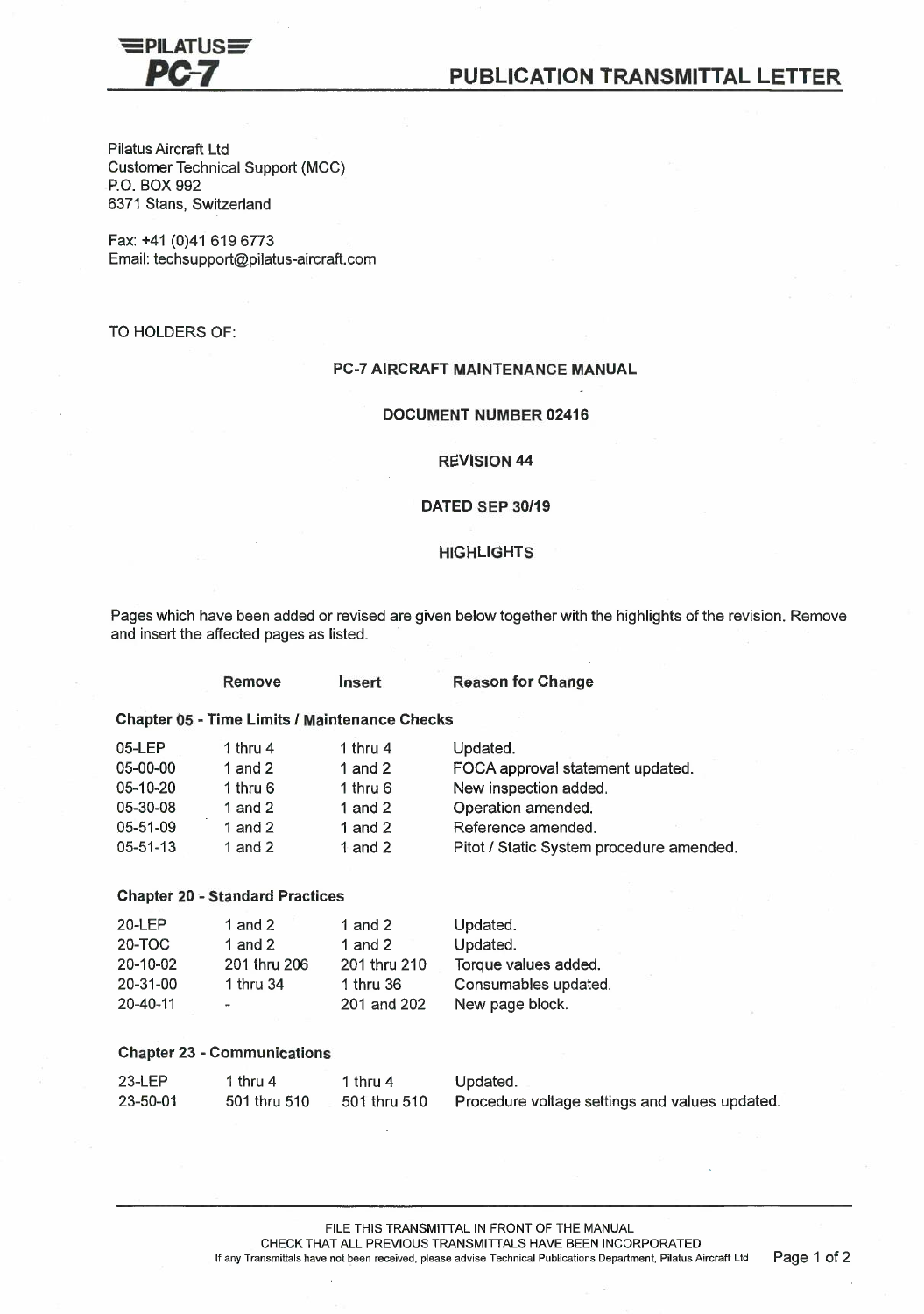# **PUBLICATION TRANSMITTAL LETTER**



|                                                      | Remove                                 | Insert                                                | <b>Reason for Change</b>                                         |
|------------------------------------------------------|----------------------------------------|-------------------------------------------------------|------------------------------------------------------------------|
| Chapter 28 - Fuel                                    |                                        |                                                       |                                                                  |
| 28-LEP<br>28-20-05                                   | 1 and $2$<br>201 thru 208              | 1 and $2$<br>201 thru 208                             | Updated.<br>Filter head stud length check and adjustment added.  |
| <b>Chapter 32 - Landing Gear</b>                     |                                        |                                                       |                                                                  |
| 32-LEP<br>32-10-01                                   | 1 thru $4$<br>401 thru 408             | 1 thru 4<br>401 thru 408                              | Updated.<br>Title of reference updated.                          |
| <b>Chapter 34 - Navigation</b>                       |                                        |                                                       |                                                                  |
| 34-LEP<br>34-TOC<br>34-11-00<br>34-11-00             | 1 thru 6<br>1 thru $4$<br>301 thru 306 | 1 thru 6<br>1 thru $4$<br>201 and 202<br>301 thru 306 | Updated.<br>Updated.<br>New page block.<br>Completely revised.   |
| <b>Chapter 57 - Wings</b>                            |                                        |                                                       |                                                                  |
| 57-LEP<br>57-TOC<br>57-10-06                         | 1 and $2$<br>1 and $2$                 | 1 and $2$<br>1 and $2$<br>601 thru 604                | Updated.<br>Updated.<br>New page block.                          |
| <b>Chapter 74 - Ignition</b>                         |                                        |                                                       |                                                                  |
| 74-LEP<br>74-00-00                                   | 1 and $2$<br>501 and 502               | 1 and 2 $\,$<br>501 and 502                           | Updated.<br>Lockwire updated.                                    |
| Chapter 79 - Oil                                     |                                        |                                                       |                                                                  |
| 79-LEP<br>79-30-01                                   | 1 and $2$<br>401 thru 404              | 1 and 2<br>401 thru 404                               | Updated.<br>Figure 401 updated.                                  |
| <b>Record of Revisions Sheet</b>                     |                                        |                                                       | Record incorporation of this revision and date of incorporation. |
| <b>Record of Temporary</b><br><b>Revisions Sheet</b> |                                        | No changes.                                           |                                                                  |

As part of our product improvement scheme, Pilatus Aircraft Technical Publications are now using the latest technology to produce aircraft documentation. Therefore the pages in this revision may lock different to the existing pages.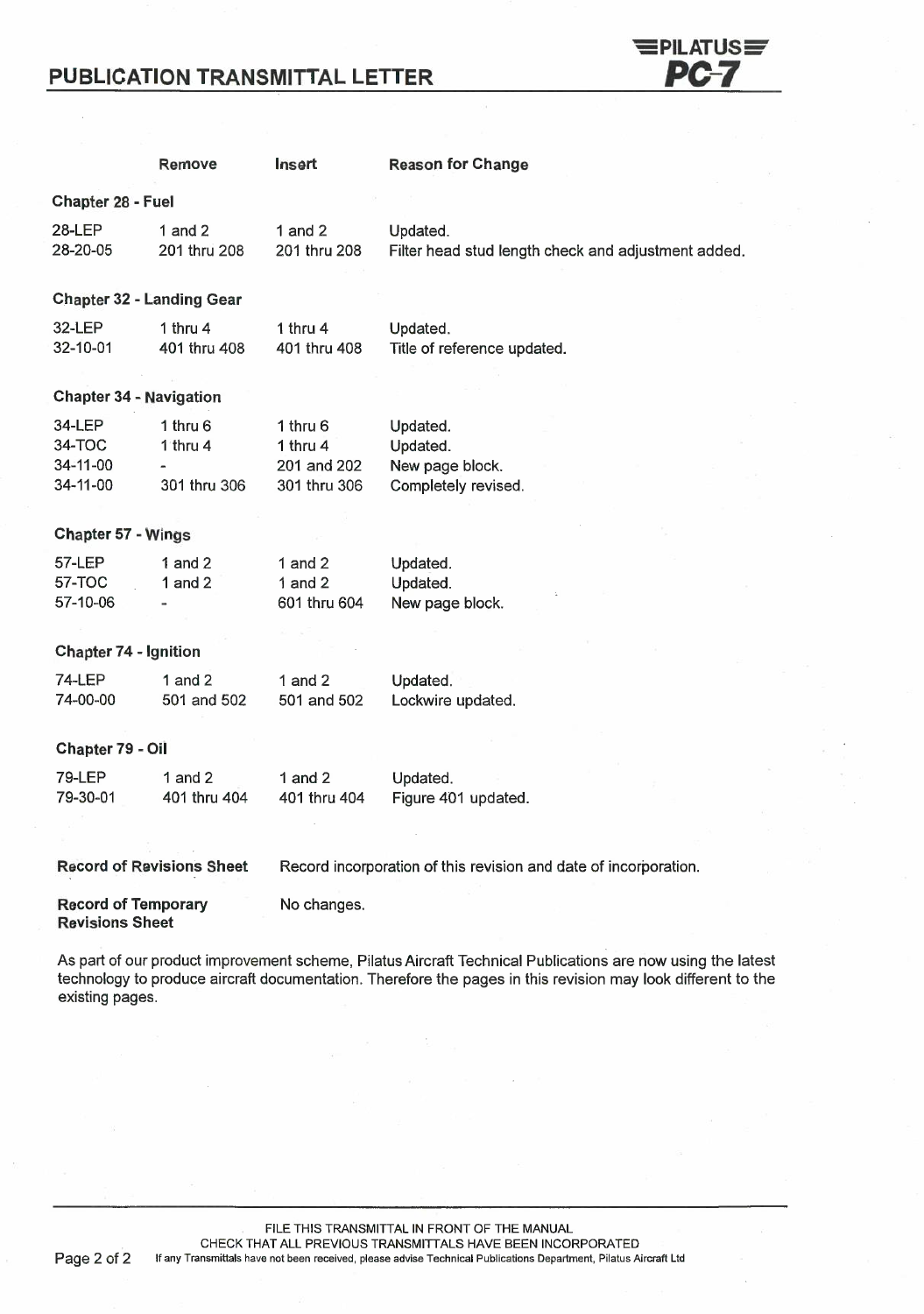# **EPILATUSE** *PC-7*  **MAINTENANCE MANUAL**

## **CHAPTER 05 - TIME LIMITS / MAINTENANCE CHECKS LIST OF EFFECTIVE PAGE\$**

| Chapter<br><b>Section</b> |                         |           | Chapter<br><b>Section</b> |                         |           |
|---------------------------|-------------------------|-----------|---------------------------|-------------------------|-----------|
| Subject                   | Pages                   | Date      | <b>Subject</b>            | Pages                   | Date      |
| List of Effective         | 1                       | Sep 30/19 | 05-20-20 (Cont'd)         | 6                       | Jul 30/15 |
| Pages                     | $\overline{2}$          | Sep 30/19 |                           |                         |           |
|                           | 3                       | Sep 30/19 | 05-20-30                  | 1                       | May 15/17 |
|                           | 4                       | Sep 30/19 |                           | $\overline{\mathbf{c}}$ | May 15/17 |
|                           |                         |           |                           | 3                       | May 15/17 |
| <b>Table of Contents</b>  | 1                       | May 15/17 |                           | 4                       | May 15/17 |
|                           | $\overline{2}$          | May 15/17 |                           | 5                       | May 15/17 |
|                           |                         |           |                           | $6 \overline{6}$        | May 15/17 |
| 05-00-00                  | 1                       | Sep 30/19 |                           | $\overline{7}$          | May 15/17 |
|                           | $\overline{2}$          | Sep 30/19 |                           | 8                       | May 15/17 |
| 05-10-00                  | 1                       | Nov 30/11 | 05-30-00                  | 1                       | Nov 21/93 |
|                           | $\overline{2}$          | Nov 30/11 |                           | $\overline{2}$          | Nov 21/93 |
|                           | 3                       | Nov 30/11 |                           |                         |           |
|                           | 4                       | Nov 30/11 | 05-30-01                  | 1.                      | Jan 30/19 |
|                           |                         |           |                           | $2^+$                   | Jan 30/19 |
| 05-10-10                  | 1                       | Jan 30/19 |                           | 3                       | Jan 30/19 |
|                           | $\overline{2}$          | Jan 30/19 |                           | 4                       | Jan 30/19 |
|                           | 3                       | Jan 30/19 |                           | 5                       | Jan 30/19 |
|                           | 4                       | Jan 30/19 |                           | 6                       | Jan 30/19 |
|                           |                         |           |                           | $\overline{7}$          | Jan 30/19 |
| 05-10-20                  | 1                       | Sep 30/19 |                           | 8                       | Jan 30/19 |
|                           | $\overline{\mathbf{c}}$ | Sep 30/19 |                           | $\boldsymbol{9}$        | Jan 30/19 |
|                           | 3                       | Sep 30/19 |                           | 10                      | Jan 30/19 |
|                           | 4                       | Sep 30/19 |                           |                         |           |
|                           | 5                       | Sep 30/19 | 05-30-02                  | 1                       | Jun 30/13 |
|                           | 6                       | Sep 30/19 |                           | $\overline{2}$          | Jun 30/13 |
|                           |                         |           |                           | 3                       | Jun 30/13 |
| 05-20-00                  | 1                       | Jul 30/15 |                           | 4                       | Jun 30/13 |
|                           | $\overline{2}$          | Jul 30/15 |                           |                         |           |
|                           |                         |           | 05-30-03                  | 1                       | Mar 04/05 |
| 05-20-10                  | 1                       | May 15/17 |                           | $\overline{2}$          | Mar 04/05 |
|                           |                         | May 15/17 |                           | 3                       | Mar 04/05 |
|                           | $\frac{2}{3}$           | May 15/17 |                           |                         |           |
|                           | 4                       | May 15/17 | 05-30-04                  | $\mathbf{1}$            | May 15/17 |
|                           | 5                       | May 15/17 |                           | $\overline{2}$          | May 15/17 |
|                           | 6                       | May 15/17 |                           |                         |           |
|                           | $\overline{7}$          | May 15/17 | 05-30-04S                 | $\mathbf{1}$            | Nov 30/03 |
|                           | 8                       | May 15/17 |                           | $\overline{2}$          | Nov 30/03 |
|                           |                         |           |                           | 3                       | Nov 30/03 |
| 05-20-20                  | $\mathbf{1}$            | Jul 30/15 |                           |                         |           |
|                           | 2                       | Jul 30/15 | 05-30-05                  | 1                       | Jan 30/19 |
|                           | 3                       | Jul 30/15 |                           | $\overline{\mathbf{c}}$ | Jan 30/19 |
|                           | 4                       | Jul 30/15 |                           | 3                       | Jan 30/19 |
|                           | 5                       | Jul 30/15 |                           | $\overline{\mathbf{4}}$ | Jan 30/19 |

**H1 05-LEP** 

Page 1<br>Sep 30/19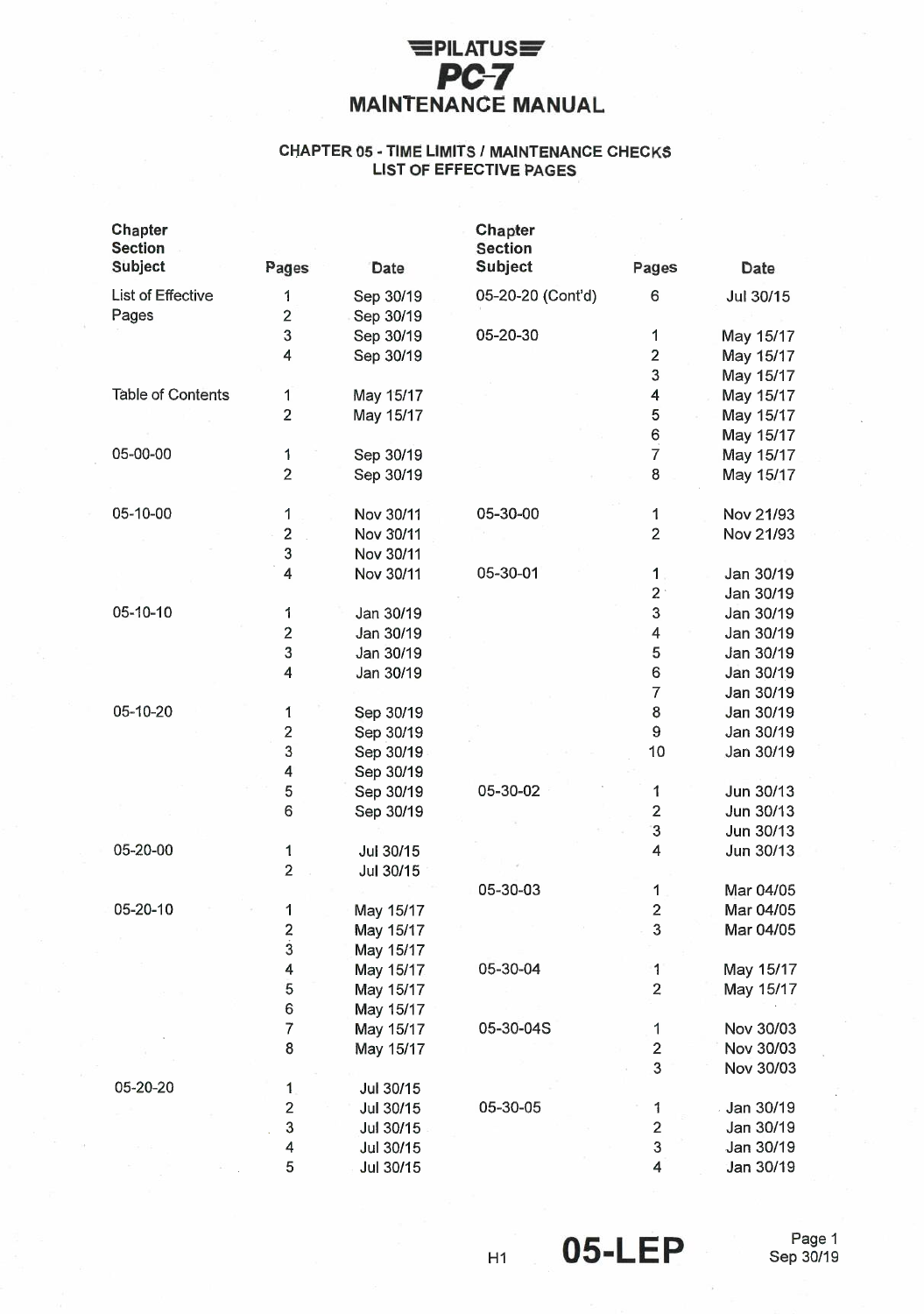# $E$ PILATUS $E$ *PC-7*  **MAINTENANCE MANUAL**

| Chapter<br><b>Section</b> |                         |           | <b>Chapter</b><br><b>Section</b> |                         |                        |
|---------------------------|-------------------------|-----------|----------------------------------|-------------------------|------------------------|
| Subject                   | Pages                   | Date      | <b>Subject</b>                   | <b>Pages</b>            | Date                   |
| 05-30-05 (Cont'd)         | 5                       | Jan 30/19 | 05-30-09S (Cont'd)               | 4                       | Nov 30/03              |
|                           | 6                       | Jan 30/19 |                                  | 5                       | Nov 30/03              |
|                           | $\overline{7}$          | Jan 30/19 |                                  | 6                       | Nov 30/03              |
|                           | 8                       | Jan 30/19 |                                  |                         |                        |
|                           | $\overline{9}$          | Jan 30/19 | 05-50-00                         | 1                       | Jun 30/14              |
|                           | 10                      | Jan 30/19 |                                  | $\overline{2}$          | Jun 30/14              |
|                           | 11                      | Jan 30/19 |                                  |                         |                        |
|                           | 12                      | Jan 30/19 | 05-51-01                         | 1                       | May 15/17              |
|                           | 13                      | Jan 30/19 |                                  | $\mathbf{2}$            | May 15/17              |
|                           | 14                      | Jan 30/19 |                                  | 3                       | May 15/17              |
|                           | 15                      | Jan 30/19 |                                  | 4                       | May 15/17              |
|                           | 16                      | Jan 30/19 |                                  | 5                       | May 15/17              |
|                           | 17                      | Jan 30/19 |                                  | 6                       | May 15/17              |
|                           | 18                      | Jan 30/19 |                                  | $\overline{7}$          | May 15/17              |
|                           | 19                      | Jan 30/19 |                                  | 8                       | May 15/17              |
|                           | 20                      | Jan 30/19 |                                  |                         |                        |
|                           | 21                      | Jan 30/19 | 05-51-02                         | $\mathbf{1}$            | Jun 30/09              |
|                           | 22                      | Jan 30/19 |                                  | $\overline{\mathbf{c}}$ | Jun 30/09              |
|                           | 23                      | Jan 30/19 |                                  | 3                       | Jun 30/09              |
|                           | 24                      | Jan 30/19 |                                  | 4                       | Jun 30/09              |
|                           | 25                      | Jan 30/19 |                                  |                         |                        |
|                           | 26                      | Jan 30/19 | 05-51-03                         | 1                       | Nov 21/93              |
|                           | 27                      | Jan 30/19 |                                  |                         |                        |
|                           | 28                      | Jan 30/19 | 05-51-04                         | 1<br>$\overline{2}$     | Jul 30/17<br>Jul 30/17 |
| 05-30-06                  | 1                       | Jun 30/13 |                                  |                         |                        |
|                           | $\overline{\mathbf{c}}$ | Jun 30/13 | 05-51-05                         | 1                       | May 15/17              |
|                           | 3                       | Jun 30/13 |                                  | $\overline{2}$          | May 15/17              |
|                           | $\overline{\mathbf{4}}$ | Jun 30/13 |                                  |                         |                        |
|                           | 5                       | Jun 30/13 | 05-51-06                         | 1                       | May 15/17              |
|                           | 6                       | Jun 30/13 |                                  | $\overline{2}$          | May 15/17              |
|                           | $\overline{7}$          | Jun 30/13 |                                  |                         |                        |
|                           | 8                       | Jun 30/13 | 05-51-07                         | 1                       | Sep 21/93              |
| 05-30-07                  | 1                       | May 15/17 | 05-51-09                         | 1                       | Sep 30/19              |
|                           | $\overline{2}$          | May 15/17 |                                  | $\overline{c}$          | Sep 30/19              |
|                           | 3                       | May 15/17 |                                  |                         |                        |
|                           | 4                       | May 15/17 | $05 - 51 - 11$                   | 1                       | Sep 21/93              |
|                           |                         |           |                                  |                         |                        |
| 05-30-08                  | $\mathbf{1}$            | Sep 30/19 | $05 - 51 - 12$                   | 1                       | Jan 30/15              |
|                           | $\overline{2}$          | Sep 30/19 |                                  | $\overline{2}$          | Jan 30/15              |
|                           |                         |           |                                  |                         |                        |
| 05-30-09                  | 1                       | Mar 04/05 | $05 - 51 - 13$                   | 1                       | Sep 30/19              |
|                           | $\overline{2}$          | Mar 04/05 |                                  | $\overline{2}$          | Sep 30/19              |
| 05-30-09S                 | 1                       | Nov 30/03 | 05-57-01                         | 1                       | Sep 21/93              |
|                           | $\overline{\mathbf{c}}$ | Nov 30/03 |                                  | $\overline{\mathbf{c}}$ | Sep 21/93              |
|                           | 3                       | Nov 30/03 |                                  | 3                       | Sep 21/93              |

Page 2<br>Sep 30/19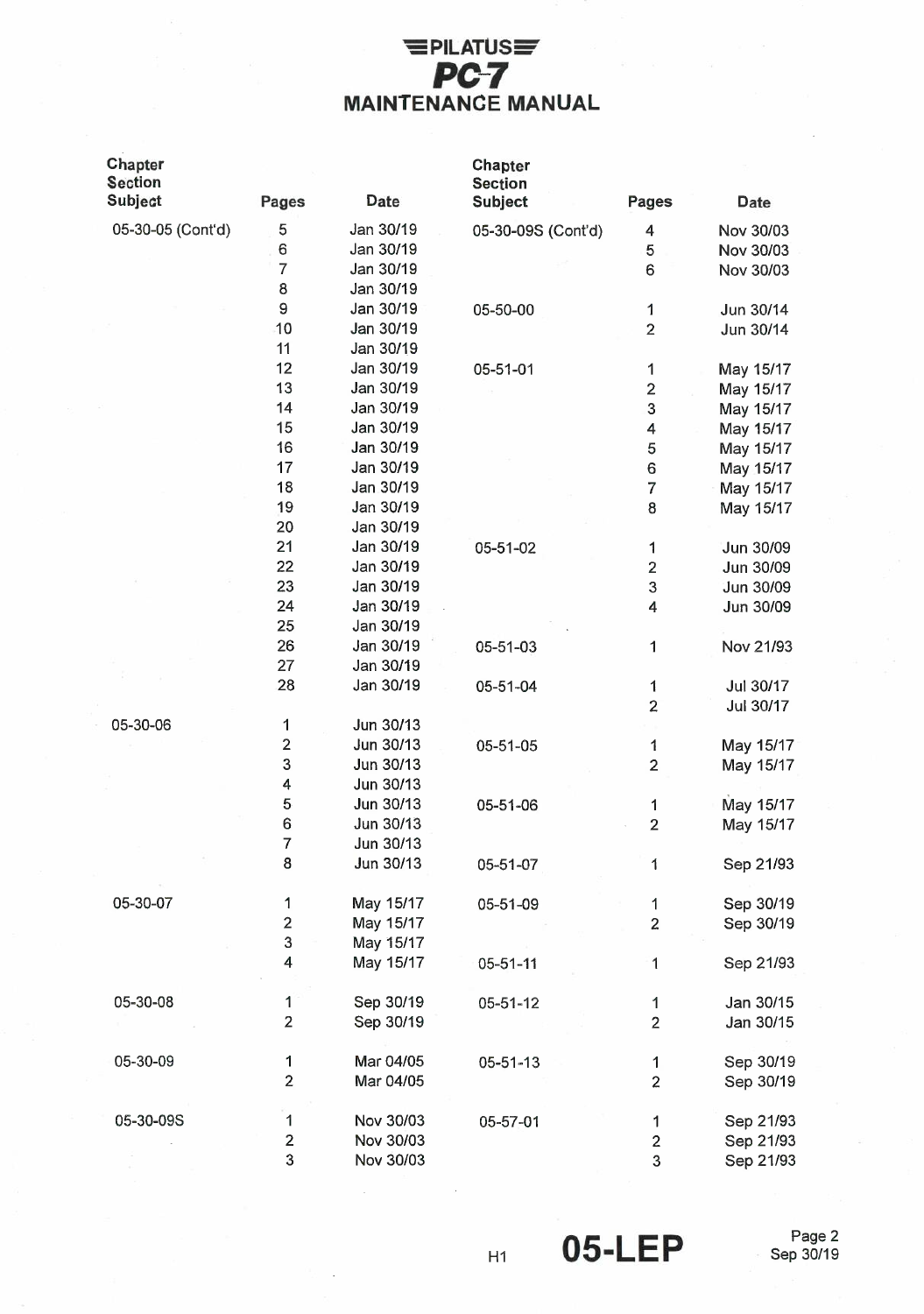# $E$  PILATUS $E$ *PC-7*  **MAINTENANCE MANUAL**

| Chapter<br>Section<br>Subject | Pages | Date      |
|-------------------------------|-------|-----------|
| 05-57-01 (Cont'd)             | 4     | Sep 21/93 |
|                               | 5     | Sep 21/93 |
|                               | 6     | Sep 21/93 |
|                               | 7     | Sep 21/93 |
|                               | 8     | Sep 21/93 |
|                               | 9     | Sep 21/93 |
|                               | 10    | Sep 21/93 |
|                               | 11    | Sep 21/93 |
|                               | 12    | Sep 21/93 |
|                               | 13    | Sep 21/93 |
|                               |       |           |

Page 3<br>Sep 30/19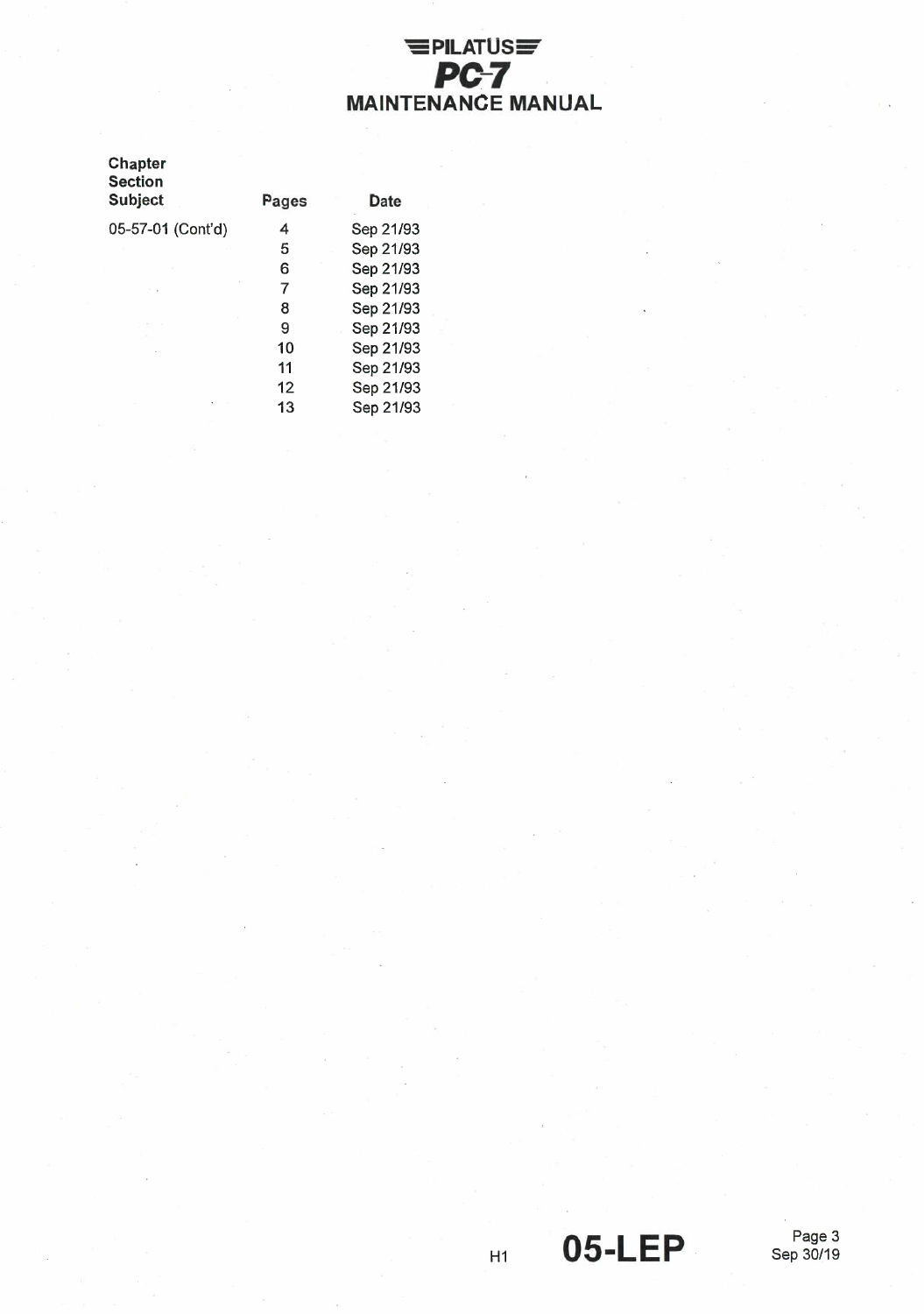# **SPILATUS** *PC-7*  **MAINTENANCE MANUAL**

## INTENTIONALLY BLANK

# **H1 05-LEP**

Page 4<br>Sep 30/19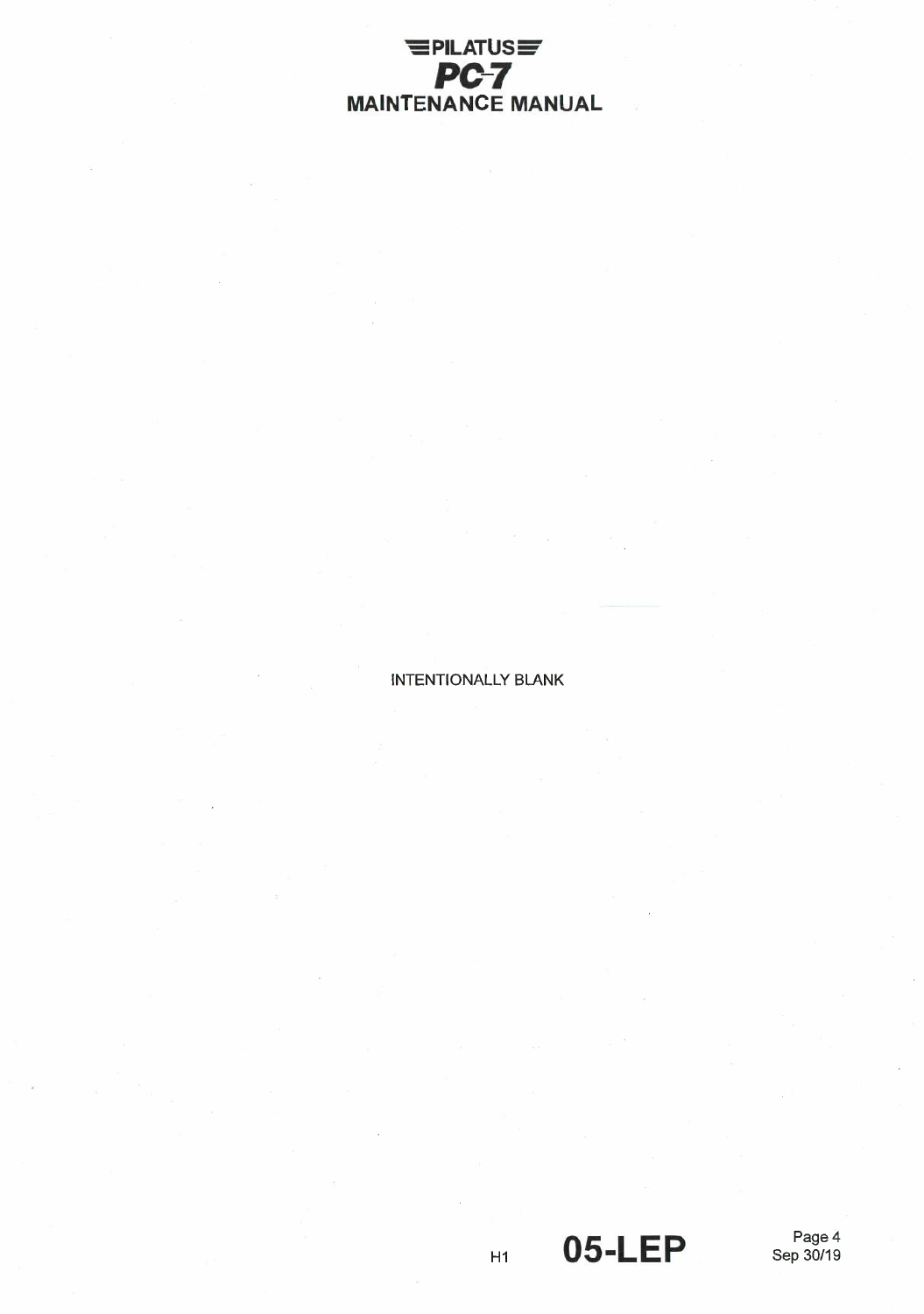# **"e PILATUS 55F'**  *PC-7*  **MAINTENANCE MANUAL**

#### **TIME LIMITS / MAINTENANCE CHECKS**

## **1. General**

This Chapter is FOCA approved and specifies maintenance required under §§43.16 and 91.403 of the US Federal Aviation Regulations unless an alternative program has been FOCA approved.

 $\mathbf{I}$ 

1

## **Approved by:** P Salvaterra

FEDERAL OFFICE OF CIVILAVIATION (FOCA), SWITZERLAND

Approval Signature: Signed original held on file by Pilatus Aircraft Ltd. Stans.

Approval Date: Sep 17/19

**EFFECTIVITY:** All

# **05-00-00 Page 1**<br>Sep 30/19

Sep 30/19